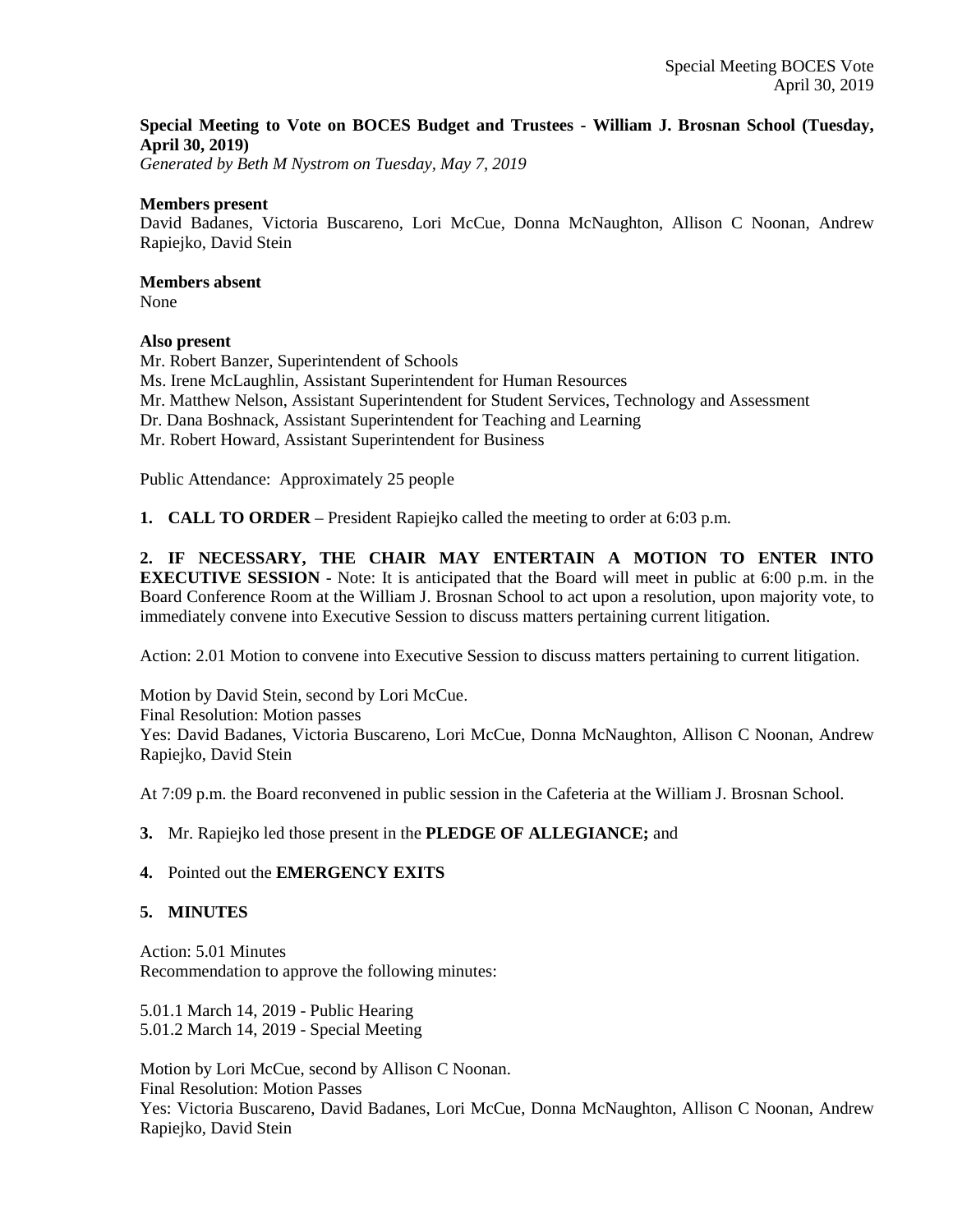## **6. ACCOMPLISHMENTS OF STAFF AND STUDENTS**

Presentations: 6.01 Mock Trial Team

Mr. David Scott introduced the Northport High School Mock Trial Team, 2019 Suffolk County Champions: Isabella Anton, Chloe Bonchonsky, Sophia Borovikova, Emma Canfora, Maggie Dowling, John Hagan, Hayley Hayden, Rudy Mastrocinque, Erika Ramos-Pinto, Bailey Piper

President Rapiejko and Superintendent Banzer congratulated the students on their accomplishment and presented them with a commendation from the Board.

## **7. PROPOSED WESTERN SUFFOLK BOCES ADMINISTRATIVE BUDGET FOR 2019-2020**

Action: 7.01 Western Suffolk BOCES proposed 2019-2020 Budget Recommendation to approve the 2019-2020 proposed Western Suffolk BOCES budget (The entire 2019- 2020 proposed Western Suffolk BOCES budget was forwarded to the Board on March 15, 2019)

Motion by Lori McCue, second by Donna McNaughton.

Final Resolution: Motion Passes

Yes: Victoria Buscareno, David Badanes, Lori McCue, Donna McNaughton, Allison C Noonan, Andrew Rapiejko, David Stein

## **8. CANDIDATES FOR THREE YEAR TERMS ON THE WESTERN SUFFOLK BOCES BOARD OF EDUCATION**

Action: 8.01 Candidates for the Western Suffolk BOCES Board of Education Recommendation to vote for three candidates for three year terms on the Western Suffolk BOCES Board of Education (Letter from Ms. Joanne Klein, District Clerk of Western Suffolk BOCES, dated March 28, 2019, re: three nominations to fill three vacant seats on the BOCES Board):

8.01.1 Mrs. Ilene Herze, Esq. 8.01.2 Mr. Brian Sales 8.01.3 Mrs. Maryann Zumpano

Motion by Lori McCue, second by Donna McNaughton. Final Resolution: Motion Passes Yes: Victoria Buscareno, David Badanes, Lori McCue, Donna McNaughton, Allison C Noonan, Andrew Rapiejko, David Stein

## **9. SUPERINTENDENT'S REPORT, GENERAL - FOR BOARD ACTION**

Action: 9.01 Personnel Actions Report Recommendation to approve the attached Personnel Actions Report including the addendum

Motion by David Stein, second by Victoria Buscareno. Final Resolution: Motion Passes Yes: Victoria Buscareno, David Badanes, Lori McCue, Donna McNaughton, Allison C Noonan, Andrew Rapiejko, David Stein

President Rapiejko announced the retirement of Russell Krapf, Custodial Worker I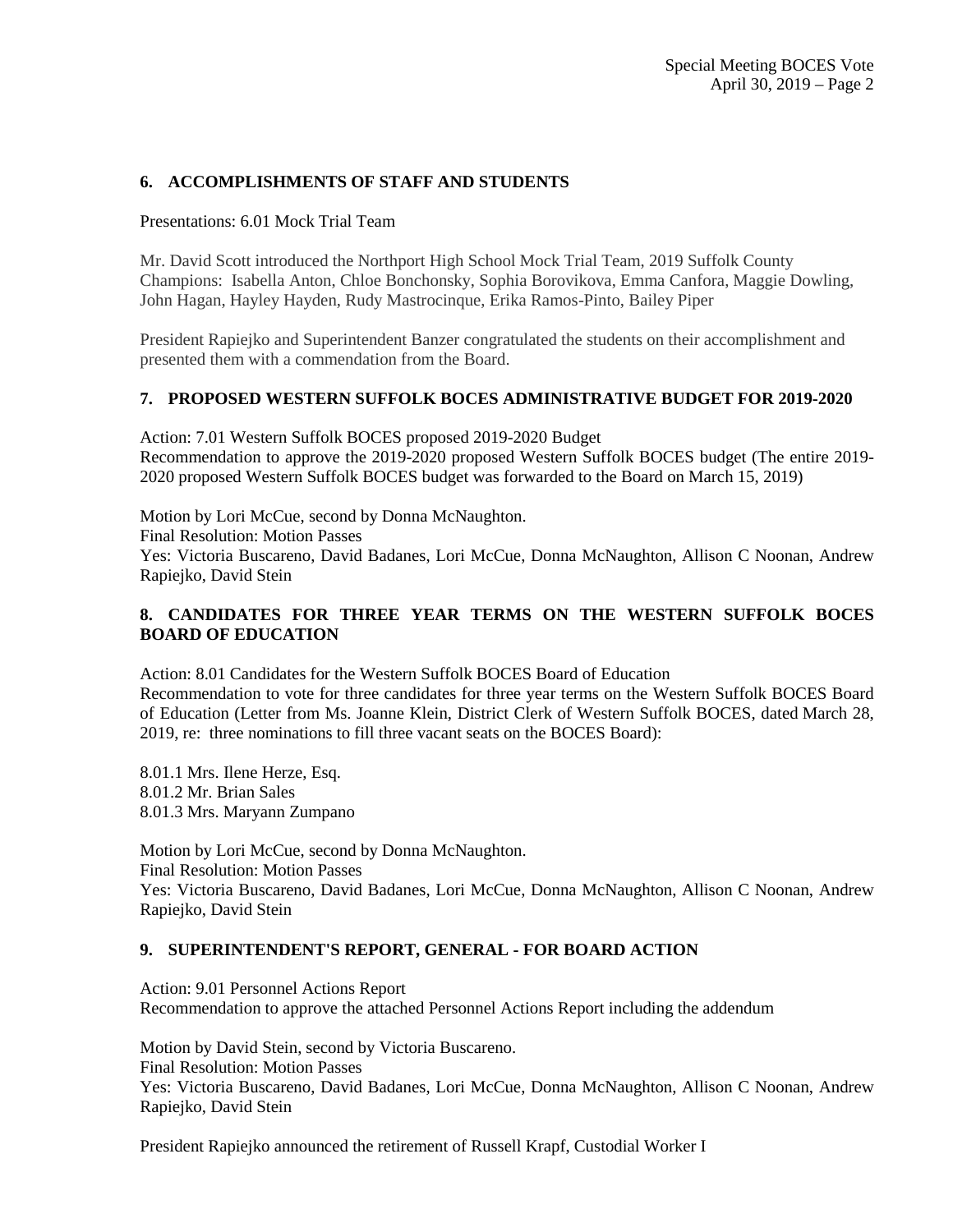Action: 9.02 Schedule J - Committee on Special Education Recommendation to approve Schedule J - Committee on Special Education

Motion by David Stein, second by Victoria Buscareno. Final Resolution: Motion Passes Yes: Victoria Buscareno, David Badanes, Lori McCue, Donna McNaughton, Allison C Noonan, Andrew Rapiejko, David Stein

Action: 9.03 Textbook Adoption Recommendation to receive for a first read and adopt the following textbook:

9.03.1 Elevate Science Modules, Miller, Padilla, Wysession, Pearson, 2019 (Science Grades 6-8)

Motion by David Stein, second by Victoria Buscareno. Final Resolution: Motion Passes Yes: Victoria Buscareno, David Badanes, Lori McCue, Donna McNaughton, Allison C Noonan, Andrew Rapiejko, David Stein

#### **10. SUPERINTENDENT'S REPORT, FINANCIAL - FOR BOARD ACTION**

Action: 10.01 Dorothy Ahl

Recommendation to approve a Supplementary Education Services Agreement between the Northport-East Northport Union Free School District and Dorothy Ahl, NASP PREPaRE Trainer for a presentation to District Administrators in the amount of \$1,500.00 (SSS)

Motion by Donna McNaughton, second by Allison C Noonan. Final Resolution: Motion Passes Yes: Victoria Buscareno, David Badanes, Lori McCue, Donna McNaughton, Allison C Noonan, Andrew Rapiejko, David Stein

Action: 10.02 6th Grade Investigate Field Trip Donation Recommendation to approve the following resolution:

 "BE IT RESOLVED, that the Board of Education gratefully accepts a donation of \$1,125 from the Northport Middle School Student Activity Account for the purposes of covering the cost of transportation for the 6th Grade Investigate field trip to New York City and increase the 2018-2019 budget code A2110.4161.23.2902 by \$1,125 for this purpose.

 BE IT RESOLVED, that the Board of Education hereby approves an increase in the revenue code A2705 of the 2018-2019 budget by \$1,125 with the understanding that this increase in revenue is the result of donations from the Northport Middle School Student Activity Account"

Motion by Donna McNaughton, second by Allison C Noonan. Final Resolution: Motion Passes Yes: Victoria Buscareno, David Badanes, Lori McCue, Donna McNaughton, Allison C Noonan, Andrew Rapiejko, David Stein

Action: 10.03 Health Service Charges

Recommendation to approve the 2018-2019 health services charge for out-of-district students attending district non-public schools at \$961.76 per pupil and authorizing the Superintendent of Schools to execute contracts with school districts indicated in the attached memorandum in the amounts specified.

Motion by Donna McNaughton, second by Allison C Noonan.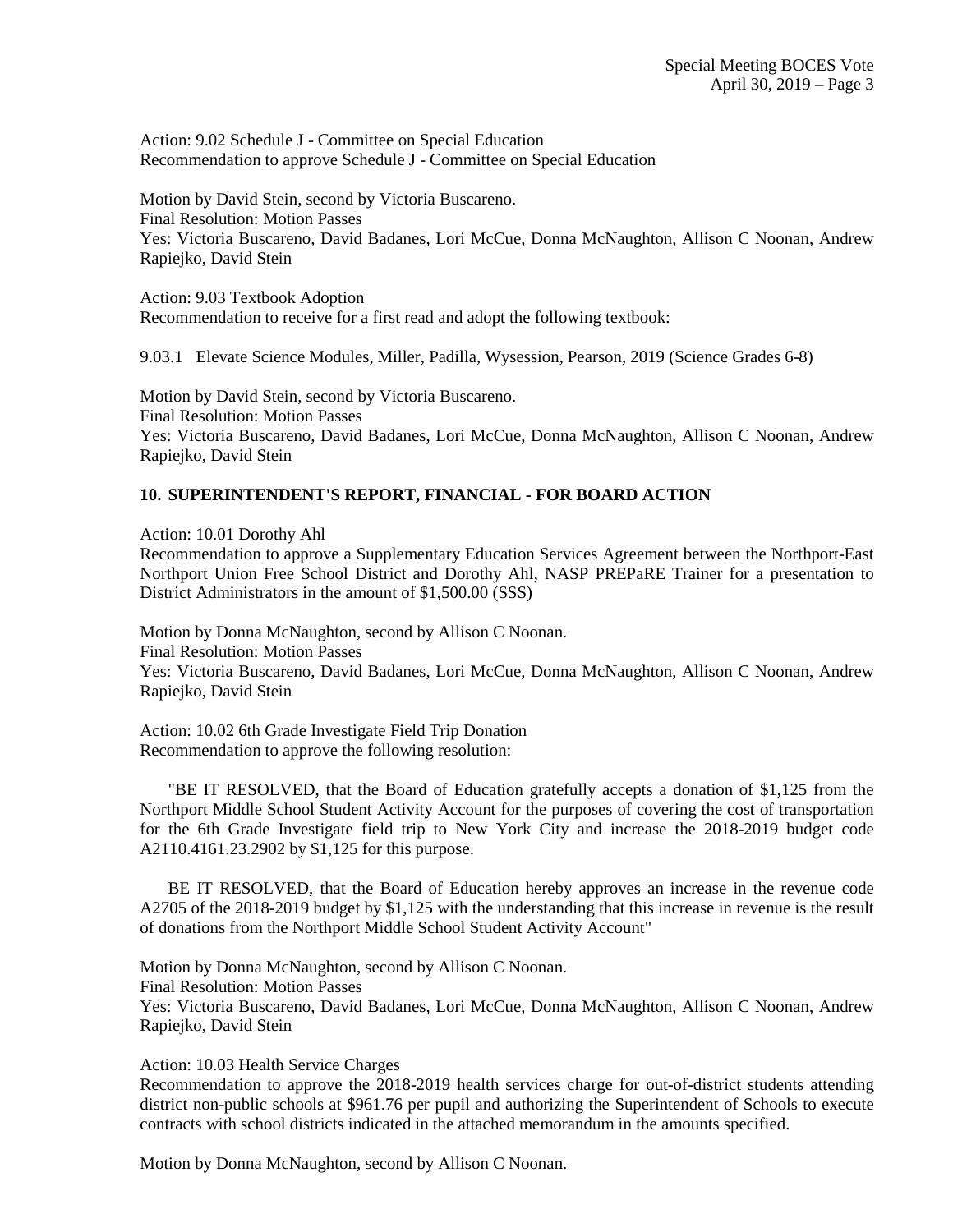Final Resolution: Motion Passes

Yes: Victoria Buscareno, David Badanes, Lori McCue, Donna McNaughton, Allison C Noonan, Andrew Rapiejko, David Stein

Action: 10.04 Town of Huntington Hold Harmless Agreement Recommendation to approve a Hold Harmless and Indemnification Agreement between the Town of Huntington and the Northport-East Northport Union Free School District for Elementary Field Day (BAS)

Motion by Donna McNaughton, second by Allison C Noonan. Final Resolution: Motion Passes Yes: Victoria Buscareno, David Badanes, Lori McCue, Donna McNaughton, Allison C Noonan, Andrew Rapiejko, David Stein

Action: 10.05 Henrietta Ackerly Scholarship Fund Recommendation to approve the following resolution:

 "RESOLVED, that the Board of Education accept a donation of \$8,500 from Steven Ingerman to the Henrietta Ackerly Memorial Scholarship Fund"

Motion by Donna McNaughton, second by Allison C Noonan. Final Resolution: Motion Passes Yes: Victoria Buscareno, David Badanes, Lori McCue, Donna McNaughton, Allison C Noonan, Andrew Rapiejko, David Stein

Action: 10.06 Robert Rothar Memorial Scholarship Fund Recommendation to approve the following resolution:

 "RESOLVED, that the Board of Education accept a donation of \$200 from Barbara Beck to the Robert Rothar Memorial Scholarship Fund"

Motion by Donna McNaughton, second by Allison C Noonan. Final Resolution: Motion Passes Yes: Victoria Buscareno, David Badanes, Lori McCue, Donna McNaughton, Allison C Noonan, Andrew Rapiejko, David Stein

Action: 10.07 Albrecht, Viggiano, Zureck & Company, P.C. Recommendation to approve an Engagement Letter from Albrecht, Viggiano, Zurick & Company, P.C. for the preparation of the District's June 30, 2019 financial statements

Motion by Donna McNaughton, second by Allison C Noonan. Final Resolution: Motion Passes Yes: Victoria Buscareno, David Badanes, Lori McCue, Donna McNaughton, Allison C Noonan, Andrew Rapiejko, David Stein

Action: 10.08 Health Service Contracts

Recommendation to authorize the Board President to sign contracts with the following districts to provide Health Services for Northport-East Northport students attending school in that district during the 2018- 2019 school year:

- 10.08.1 Commack Union Free School District, nine (9) students attending Holy Family @ \$1,275.45, totaling \$11,470.05
- 10.08.2 Mineola Union Free School District, two (2) students attending Solomon Schechter @ \$855.00, totaling \$1,710.00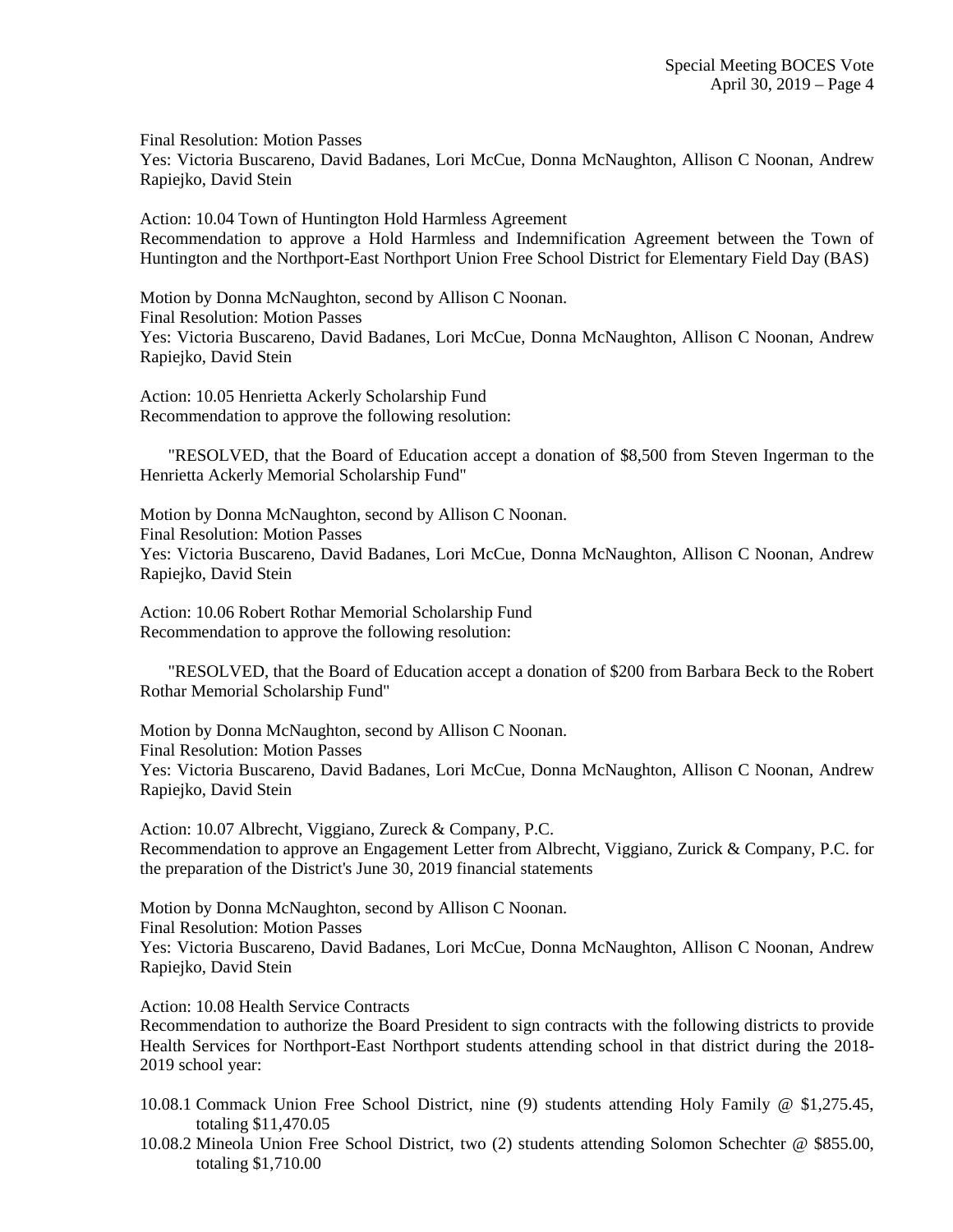Motion by Donna McNaughton, second by Allison C Noonan. Final Resolution: Motion Passes Yes: Victoria Buscareno, David Badanes, Lori McCue, Donna McNaughton, Allison C Noonan, Andrew Rapiejko, David Stein

Action: 10.09 Green Chimneys Children's Services, Inc.

Action: 10.10 Lisa French Recommendation to approve a 2019-2020 Agreement between the Northport-East Northport Union Free School District and Lisa French (Spec. Ed.)

Motion by Donna McNaughton, second by Allison C Noonan. Final Resolution: Motion Passes Yes: Victoria Buscareno, David Badanes, Lori McCue, Donna McNaughton, Allison C Noonan, Andrew Rapiejko, David Stein

Action: 10.11 Da Vinci Education & Research LLC Recommendation to approve a 2019-2020 Agreement between the Northport-East Northport Union Free School District and Da Vinci Education & Research LLC (Spec. Ed.)

Motion by Donna McNaughton, second by Allison C Noonan. Final Resolution: Motion Passes Yes: Victoria Buscareno, David Badanes, Lori McCue, Donna McNaughton, Allison C Noonan, Andrew Rapiejko, David Stein

Action: 10.12 David M. Krolikowski, M.A., CCC/LSP Recommendation to approve a 2019-2020 Agreement between the Northport-East Northport Union Free School District and David M. Krolikowski, M.A., CCC/LSP (Spec. Ed.)

Motion by Donna McNaughton, second by Allison C Noonan. Final Resolution: Motion Passes Yes: Victoria Buscareno, David Badanes, Lori McCue, Donna McNaughton, Allison C Noonan, Andrew Rapiejko, David Stein

Action: 10.13 Access 7 Services, Inc. Recommendation to approve a 2019-2020 Agreement between the Northport-East Northport Union Free School District and Access 7 Services, Inc. (Spec. Ed.)

Motion by Donna McNaughton, second by Allison C Noonan. Final Resolution: Motion Passes Yes: Victoria Buscareno, David Badanes, Lori McCue, Donna McNaughton, Allison C Noonan, Andrew Rapiejko, David Stein

Action: 10.14 Hilary Gomes Recommendation to approve a 2019-2020 Agreement between the Northport-East Northport Union Free School District and Hilary Gomes (Spec. Ed.)

Motion by Donna McNaughton, second by Allison C Noonan. Final Resolution: Motion Passes Yes: Victoria Buscareno, David Badanes, Lori McCue, Donna McNaughton, Allison C Noonan, Andrew Rapiejko, David Stein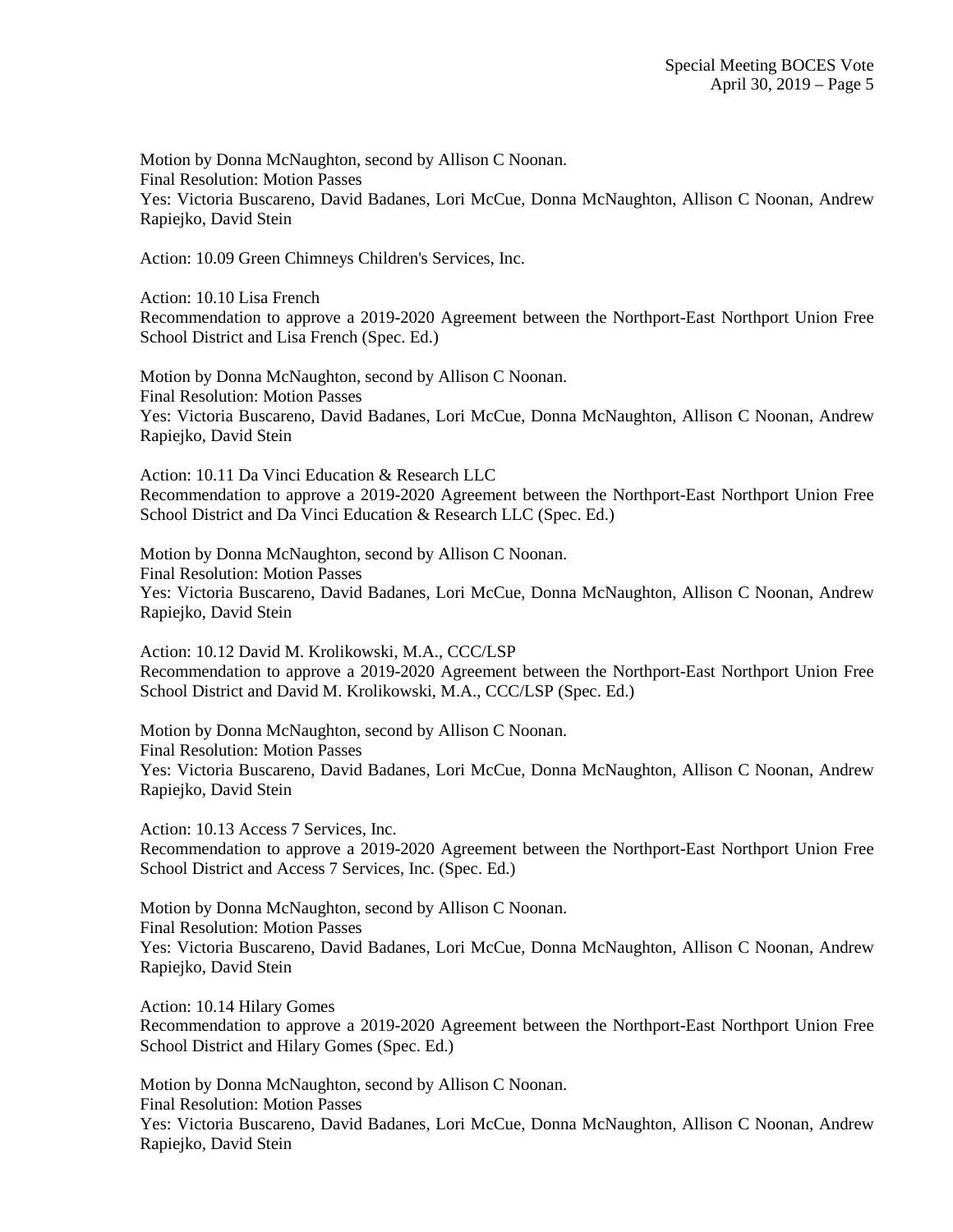Action: 10.15 Health Source Group, Inc. Recommendation to approve a 2019-2020 Agreement between the Northport-East Northport Union Free School District and Health Source Group, Inc. (Spec. Ed.)

Motion by Donna McNaughton, second by Allison C Noonan. Final Resolution: Motion Passes Yes: Victoria Buscareno, David Badanes, Lori McCue, Donna McNaughton, Allison C Noonan, Andrew Rapiejko, David Stein

Action: 10.16 JBP Speech Inc. Recommendation to approve a 2019-2020 Agreement between the Northport-East Northport Union Free School District and JBP Speech, Inc. (Spec. Ed.)

Motion by Donna McNaughton, second by Allison C Noonan. Final Resolution: Motion Passes Yes: Victoria Buscareno, David Badanes, Lori McCue, Donna McNaughton, Allison C Noonan, Andrew Rapiejko, David Stein

Action: 10.17 Resolution to Establish a Sub-Fund within the Retirement Contribution Reserve Fund Recommendation to approve the following resolution:

 "WHEREAS, Section 6-r of the New York State General Municipal Law was amended to allow school districts that participate in the New York State Teachers' Retirement System to establish a sub-fund within its retirement contribution reserve fund to finance retirement contributions to the New York State Teachers' Retirement System and/or to offset all or a portion of the amount deducted from the moneys apportioned to the school district from the State for the support of common schools pursuant to Education Law §521; and

 WHEREAS, the Northport-East Northport Union Free School District participates in the New York State Teachers' Retirement System; and

 WHEREAS, the Northport-East Northport Union Free School District established a retirement contribution reserve fund on June 21, 2010, entitled Retirement Contribution Reserve Fund.

 NOW THEREFORE, be it resolved that the Board of Education of the Northport-East Northport Union Free School District hereby establishes a sub-fund entitled Northport-East Northport Union Free School District Retirement Contribution Reserve Sub-Fund, within its retirement contribution reserve fund, subject to the requirements of the New York State General Municipal Law 6-r, effective immediately."

Motion by Donna McNaughton, second by Allison C Noonan.

Final Resolution: Motion Passes

Yes: Victoria Buscareno, David Badanes, Lori McCue, Donna McNaughton, Allison C Noonan, Andrew Rapiejko, David Stein

Action: 10.18 Treasurer's Report and Monthly Summary of Receipts and Disbursements Recommendation to approve the Treasurer's Report and Monthly Summary of Receipts and Disbursements:

10.18.1 Treasurer's Report for the period February 1, 2019 through February 28, 2019 10.18.2 Monthly Summary of Receipts and Disbursements for the month ending February 28, 2019

Motion by Donna McNaughton, second by Allison C Noonan.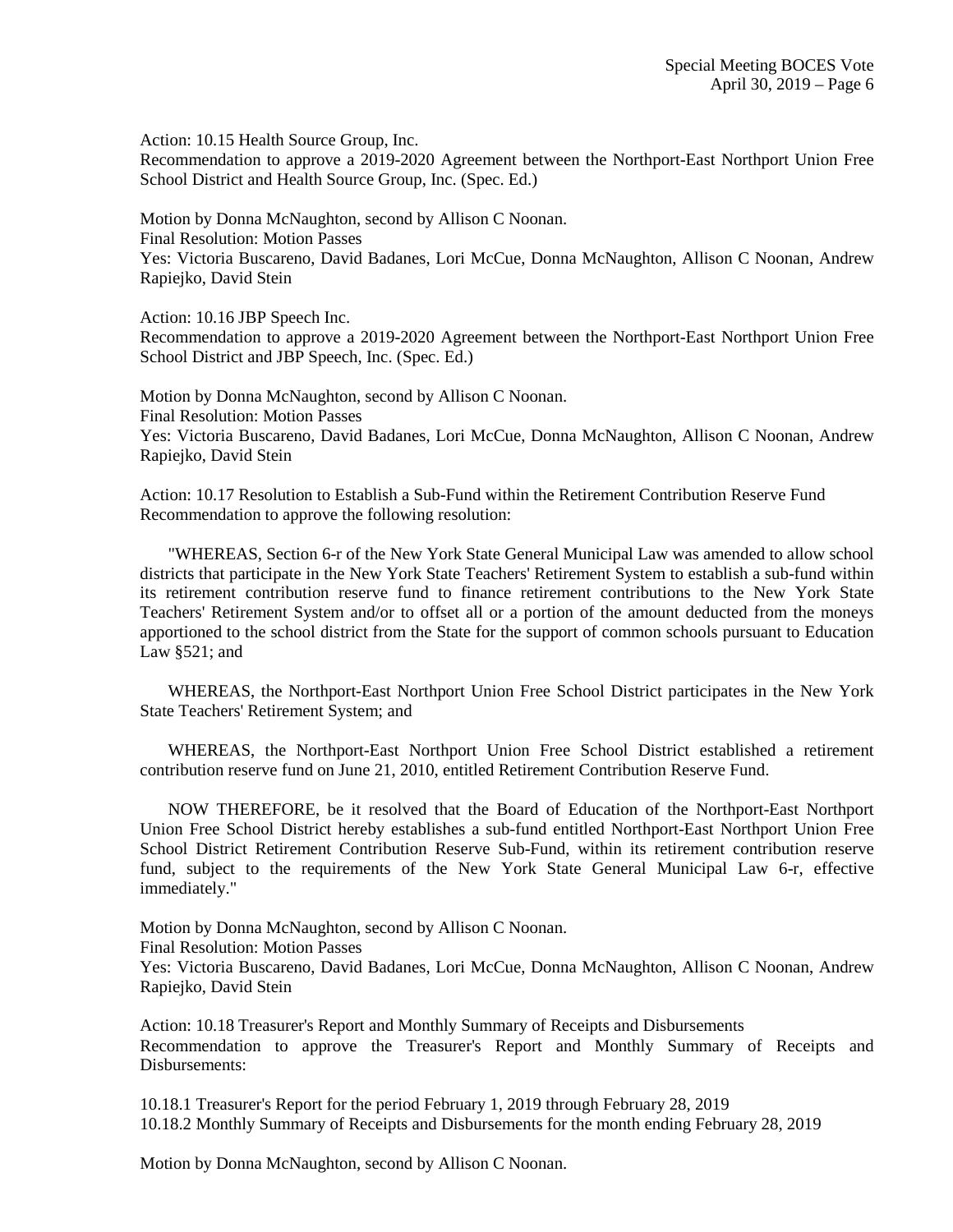Final Resolution: Motion Passes Yes: Victoria Buscareno, David Badanes, Lori McCue, Donna McNaughton, Allison C Noonan, Andrew Rapiejko, David Stein

Action: 10.19 Schedule of Investments Recommendation to approve the Schedule of Investments as of February 28, 2019

Motion by Donna McNaughton, second by Allison C Noonan. Final Resolution: Motion Passes Yes: Victoria Buscareno, David Badanes, Lori McCue, Donna McNaughton, Allison C Noonan, Andrew Rapiejko, David Stein

Action: 10.20 Collateral Schedule Recommendation to approve the Collateral Schedule as of February 28, 2019

Motion by Donna McNaughton, second by Allison C Noonan. Final Resolution: Motion Passes Yes: Victoria Buscareno, David Badanes, Lori McCue, Donna McNaughton, Allison C Noonan, Andrew Rapiejko, David Stein

Action: 10.21 Bank Reconciliation Recommendation to approve the Bank Reconciliation Report for the month ended February 28, 2019

Motion by Donna McNaughton, second by Allison C Noonan. Final Resolution: Motion Passes Yes: Victoria Buscareno, David Badanes, Lori McCue, Donna McNaughton, Allison C Noonan, Andrew Rapiejko, David Stein

Action: 10.22 General Fund Projected Cash Flow Statement Recommendation to approve the General Fund Projected Cash Flow Statement for the year ending 2018- 2019, actual data July 1, 2018 - February 28, 2019, estimated data March 1, 2019 - June 30, 2019

Motion by Donna McNaughton, second by Allison C Noonan. Final Resolution: Motion Passes Yes: Victoria Buscareno, David Badanes, Lori McCue, Donna McNaughton, Allison C Noonan, Andrew Rapiejko, David Stein

Action: 10.23 Monthly Revenue and Budget Status Report - School Lunch Recommendation to approve the Monthly Revenue and Budget Status Report - School Lunch for the month ending February 28, 2019

Motion by Donna McNaughton, second by Allison C Noonan. Final Resolution: Motion Passes Yes: Victoria Buscareno, David Badanes, Lori McCue, Donna McNaughton, Allison C Noonan, Andrew Rapiejko, David Stein

Action: 10.24 Monthly Revenue and Budget Status Report - Special Aid Fund Recommendation to approve the Monthly Revenue and Budget Status Report - Special Aid Fund for the month ending February 28, 2019

Motion by Donna McNaughton, second by Allison C Noonan. Final Resolution: Motion Passes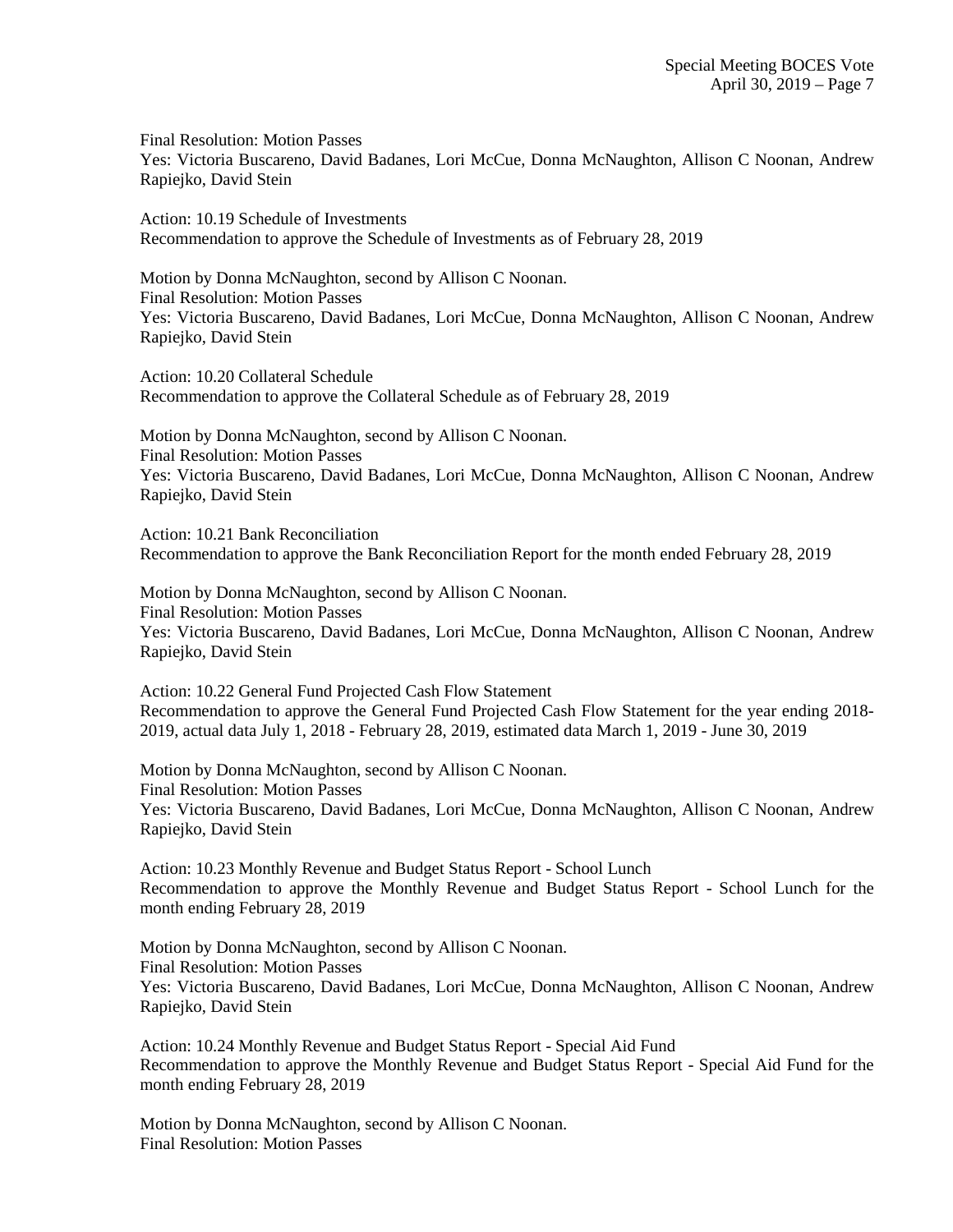Yes: Victoria Buscareno, David Badanes, Lori McCue, Donna McNaughton, Allison C Noonan, Andrew Rapiejko, David Stein

Action: 10.25 Monthly Revenue and Budget Status Report - General Fund Recommendation to approve the Monthly Revenue and Budget Status Report - General Fund for the month ending February 28, 2019

Motion by Donna McNaughton, second by Allison C Noonan.

Action: 10.26 Monthly Revenue and Budget Status Report - Capital Fund Recommendation to approve the Monthly Revenue and Budget Status Report - Capital Fund for the month ending February 28, 2019

Motion by Donna McNaughton, second by Allison C Noonan. Final Resolution: Motion Passes Yes: Victoria Buscareno, David Badanes, Lori McCue, Donna McNaughton, Allison C Noonan, Andrew Rapiejko, David Stein

Action: 10.27 School Lunch Profit and Loss Recommendation to approve the School Lunch Profit and Loss Statement for the period September 1, 2018 through February 28, 2019

Motion by Donna McNaughton, second by Allison C Noonan. Final Resolution: Motion Passes Yes: Victoria Buscareno, David Badanes, Lori McCue, Donna McNaughton, Allison C Noonan, Andrew Rapiejko, David Stein

Action: 10.28 Transfer of General Fund Appropriations Recommendation to approve Transfer of General Fund Appropriations in the 2018-2019 fiscal year

Motion by Donna McNaughton, second by Allison C Noonan. Final Resolution: Motion Passes Yes: Victoria Buscareno, David Badanes, Lori McCue, Donna McNaughton, Allison C Noonan, Andrew Rapiejko, David Stein

Action: 10.29 Property Tax Report Card Recommendation to approve the following resolution:

 "BE IT RESOLVED, that pursuant to the requirements set forth in Section 1716 of the Education Law of the State of New York, the Board of Education of the Northport-East Northport Union Free School District hereby authorizes the submission of the attached Property Tax Report Card to the State Education Department"

Motion by Donna McNaughton, second by Allison C Noonan. Final Resolution: Motion Passes Yes: Victoria Buscareno, David Badanes, Lori McCue, Donna McNaughton, Allison C Noonan, Andrew Rapiejko, David Stein

#### **11. SUPERINTENDENT'S REPORT - FOR INFORMATION ONLY**

**12. ADJOURNMENT** - Board policy requires adjournment by 10:30 pm, unless meeting is extended by vote.